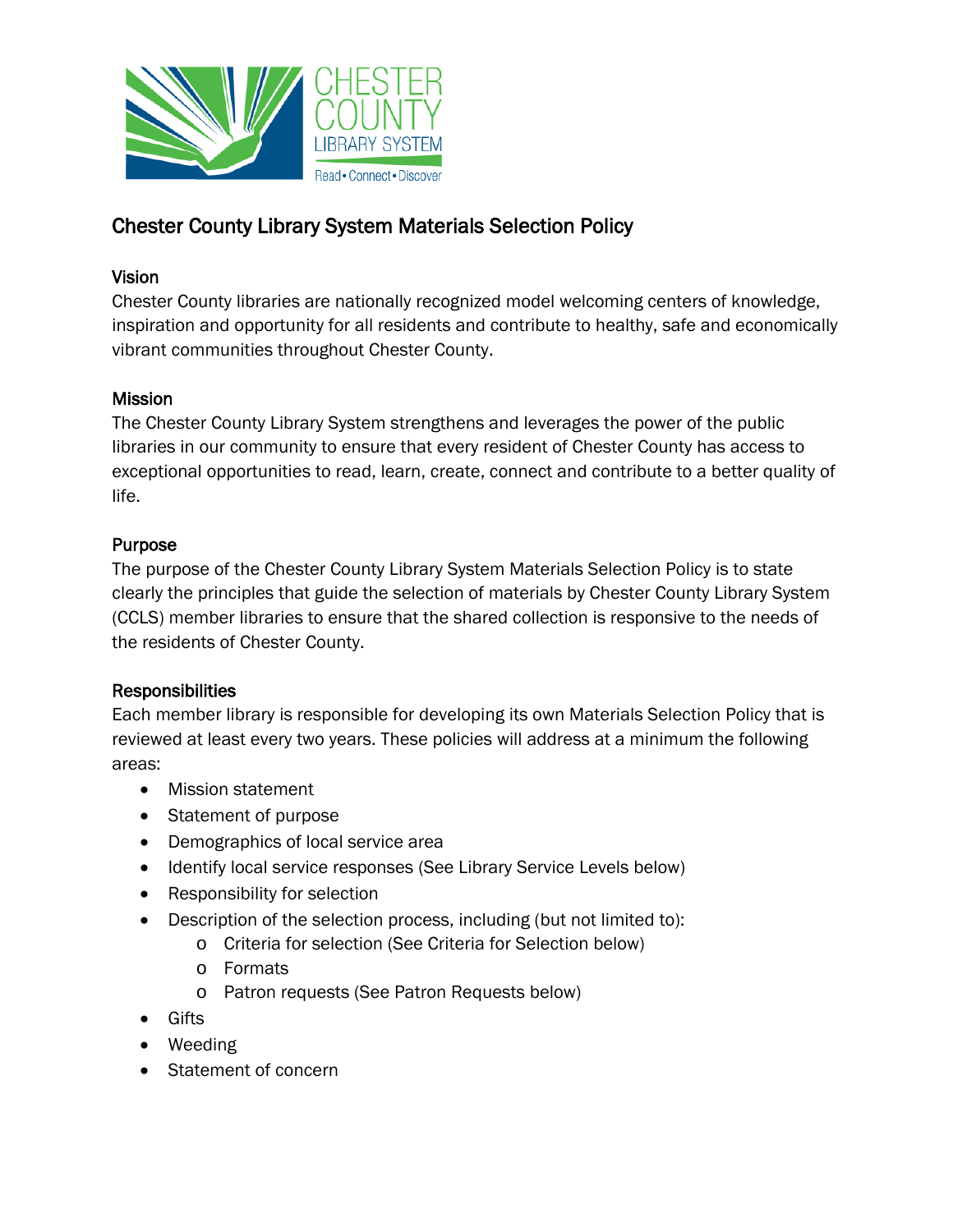- Appendices:
	- o 1st Amendment;
	- o Library Bill of Rights;
	- o Freedom to Read and
	- o Freedom to View;
	- o Copyright Policy

Materials Selection for resources that are acquired/licensed utilizing State (or other negotiated or shared funds) is performed by the Member Library Directors and Branch Managers (or their designees) and will consider the Criteria for Selection as are outlined below.

#### Library Service Levels

Member libraries are expected to choose the appropriate level based on the demographics and needs of their service area and the available resources.

- 1. Popular materials center offers materials in a variety of formats covering:
	- a. Current topics and titles
	- b. Career information
	- c. Consumer information
	- d. General information
	- e. Early literacy
	- f. Community resources
- 2. Local resources center offers the types of materials offered in popular materials centers in a variety of formats and may also include the following materials:
	- g. Business information
	- h. Local history/genealogy
	- i. Specialized fiction & nonfiction collections
	- j. Reference collection serving local needs
	- k. Adult Literacy services
	- l. Information literacy
	- m. Parenting collection
- 3. Regional resource center offers the types of materials offered in popular materials and local resource centers in a variety of formats and may also include the following materials:
	- n. Fiction & nonfiction collections serving the County's needs
	- o. Reference collections serving the County's information needs
	- p. Business Reference Services & Outreach
	- q. Adult & Children's Outreach Services & Collections
	- r. Government information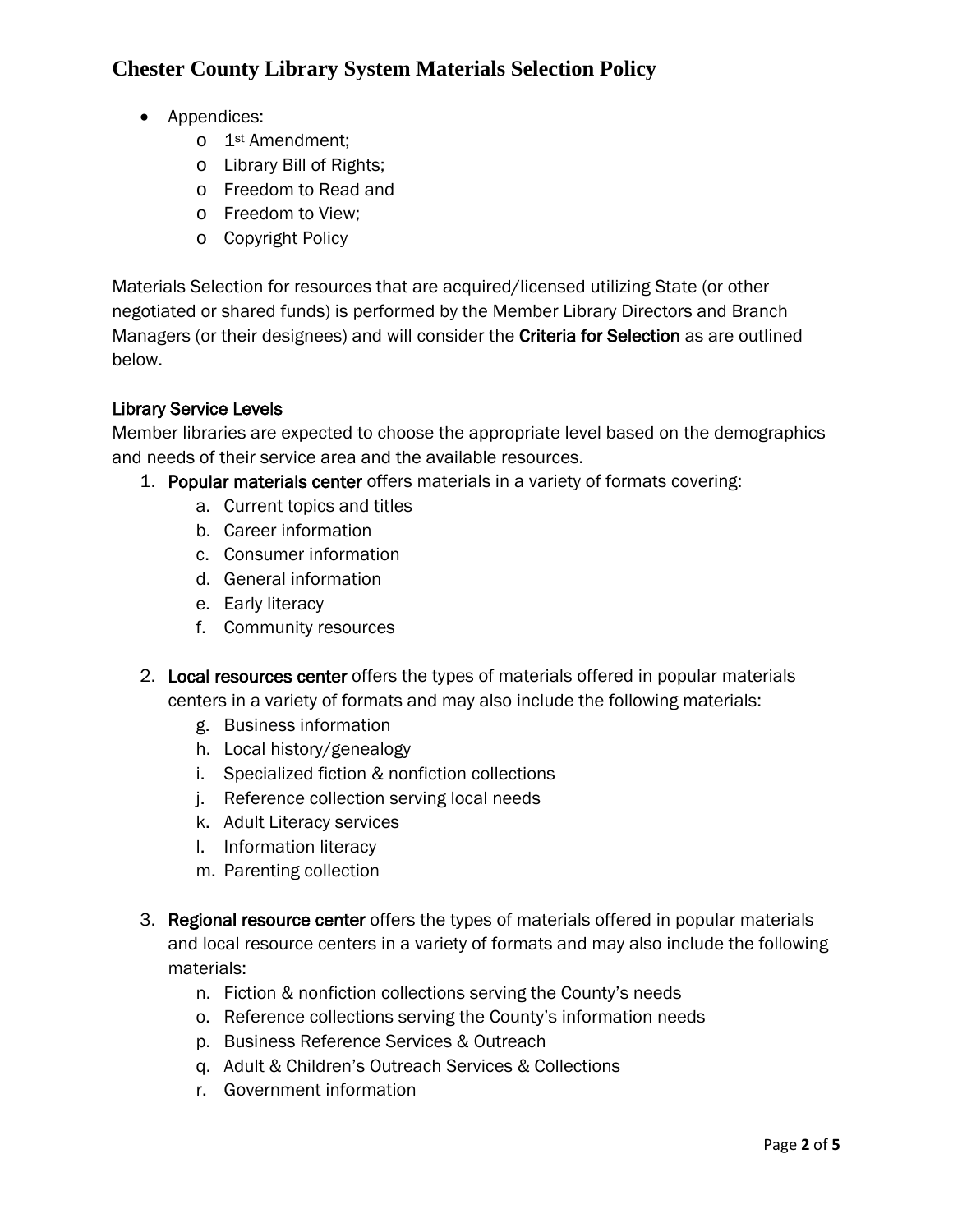- s. Funding Information
- t. Professional collection

The member libraries will collect balanced materials in a variety of formats in support of their stated library service level.

### Formats

The CCLS looks to provide resources in a variety of formats. On occasion, member libraries will add materials in new formats and/or delete formats that have reached their obsolescence. Those decisions are made utilizing criteria outlined in each member library Materials Selection Policy. The shared catalog reflects the formats that are available.

### Patron Requests

The CCLS looks to meet its patron's needs through sharing collections and services. Patrons may request titles not owned in the system by visiting their local library and filling out a request form, or by filling out the online Suggestion for Purchase form (http://www.ccls.org/145/Request-an-Item). While each library cannot guarantee to purchase all requested items, each request will be considered in conjunction with the library's material selection policy.

System members use Interlibrary Loan to satisfy patron requests for items that are not in the shared collection while abiding by the Interlibrary Loan code of PA. Patrons may request titles via Interlibrary Loan by visiting their local library, or by filling out the online Interlibrary Loan request form (http://www.ccls.org/145/Request-an-Item).

## High Demand Items

High demand items are defined as materials with relatively few copies in relation to the number of patrons waiting to borrow them.

The CCLS strives to maintain wait times for high demand items to be no longer than 12 weeks, regardless of format (for example: holds ratios of 4 reserves : 1 copy for 3 week loan period items, 6 reserves :1 copy for 2 week loan period items, etc.)

Each member library is responsible for monitoring the wait times of items on hold and should purchase additional copies to fulfill this goal.

### Criteria for Selection

The CCLS acquires and makes available shared materials to all System cardholders within its financial limitations. All collections are shared through the catalog and van service (unless specifically limited to designated locations).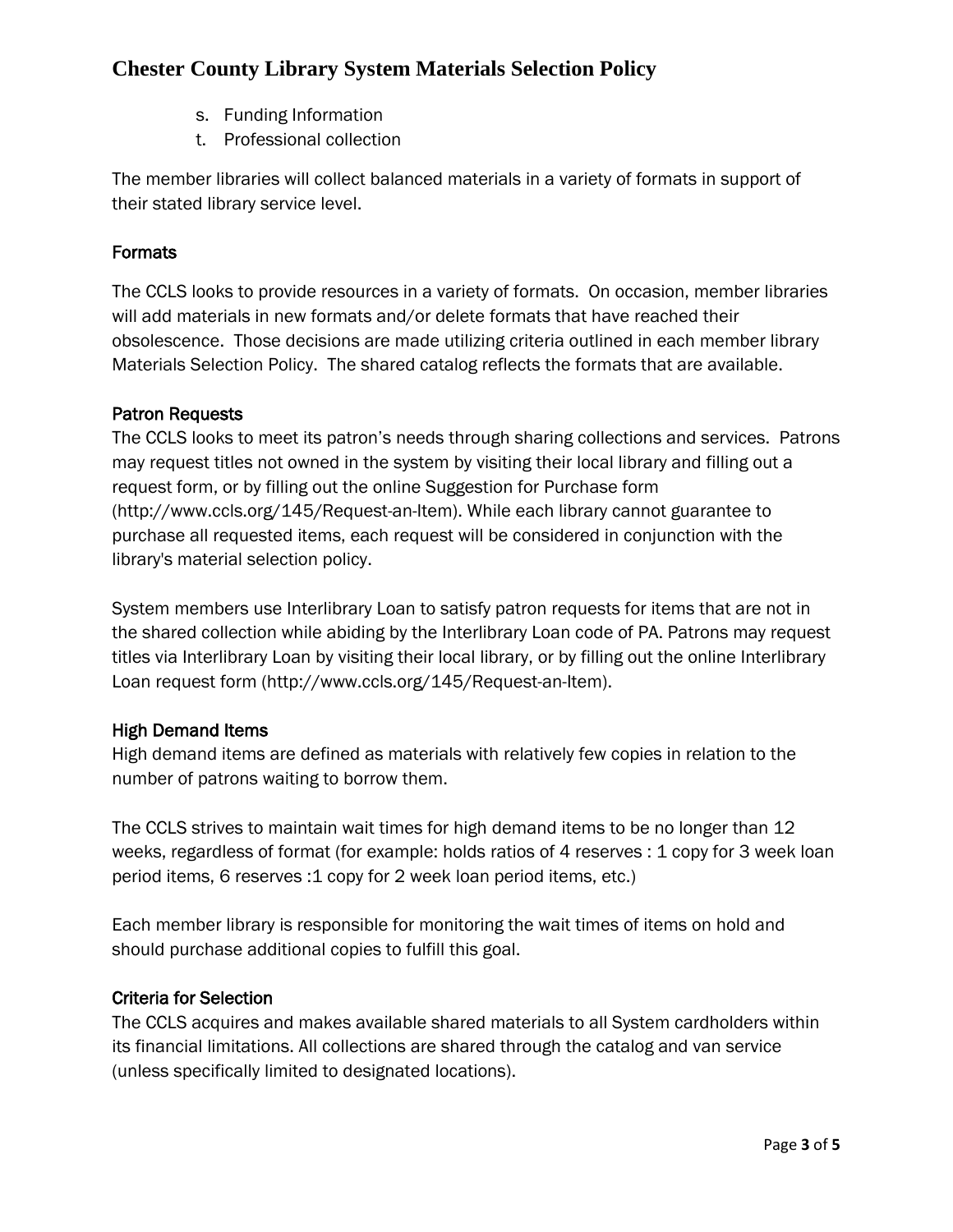The materials are selected:

- To satisfy the needs and interests of the residents
- To support the library service levels
- To present balanced points of view

Consideration is given to:

- Accuracy
- Attention of critics, reviewers, media and the public
- Authoritativeness
- Availability of funds
- Circulation of existing items by audience, genre, topic and format
- Cost and availability of resource
- Existing collections and holdings
- Suitability of format for library use and content
- Organization and ease of use
- Other regional resources
- Public interest
- Timeliness

Selection tools include professional trade journals, general media, subject bibliographies, publishers' materials, and staff knowledge and expertise. Purchase suggestions and donations from the public are given consideration in the context of the selection policy.

The selection of materials for the shared collections does not constitute an endorsement of contents. The CCLS recognizes that some materials may be controversial and that any given item may offend some patrons. Selection decisions are made on the merits of a particular item in relation to building the collection and fulfilling the library service levels of the System.

#### Collection Maintenance

Collection maintenance, the quality control of a collection's usefulness, is an integral part of collection development and management. To maintain the vitality of the shared resources, the removal of outdated, superseded, damaged, seldom used, and excess resources is done on a regular and systematic basis.

#### Statement of Concern

Statements of concern regarding a shared resource will initially be addressed at the member library where the concern is raised. The procedure for addressing such concerns should be identified in the member library's Material Selection Policy. If further action is required, the member library will contact the System Executive Director.